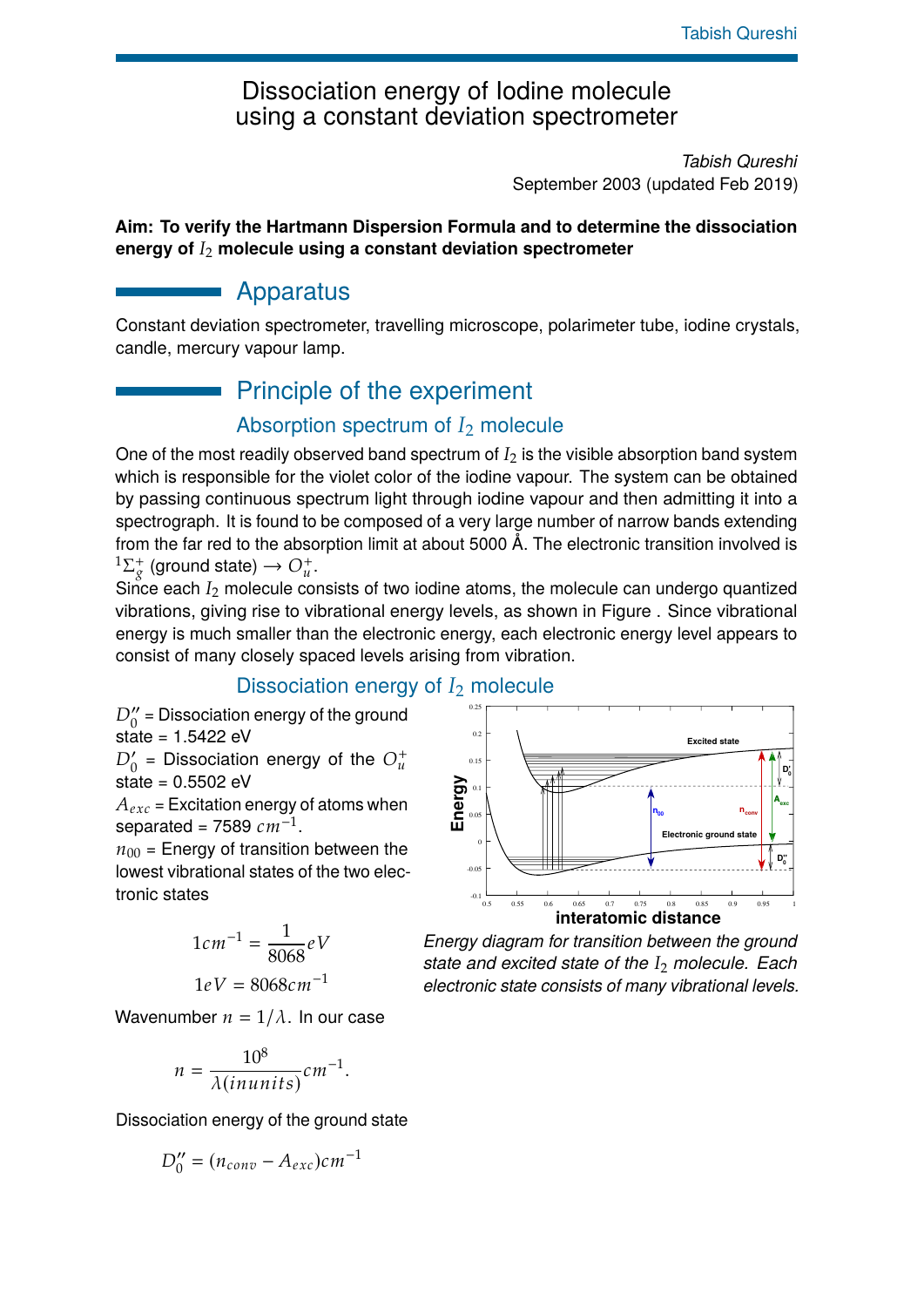$$
D_0'' = \frac{1}{8068}(n_{conv} - 7589)eV.
$$

Dissociation energy of the excited state

$$
D'_0 = (n_{conv} - n_{oo})cm^{-1}
$$

$$
D'_0 = \frac{1}{8068}(n_{conv} - 15598.3)eV.
$$

 $n_{conv}$  = convergence limit = 20399.8 *cm*−<sup>1</sup> (for example) This is obtained from the experimental graph.

#### Constant Deviation Spectrometer

A constant deviation spectrometer is shown in the figure. It consists of a Hartmann slit diaphram, a collimator tube, a specially shaped constant deviation prism, and a microscope to view the spectrum.

The prism table can be rotated using a drum which is callibrated. By rotatting the drum a particular line of the spectrum can be brought at the pointer, and then the wave-length of the line can be read out from the drum (provided

the drum has been appropriately cal-



*Constant deviation spectrometer.*

librated). In this manner, the wavelength of all the lines of a spectrum can be found out.

#### Hartmann Dispersion Formula

When a narrow beam of white light passes through a prism, it gets refracted and thus changes direction when it comes out. More importantly, the extent of refraction depends on the wavelength of light.

When this emerging refracted light is made to fall on a flat screen, it forms various narrow spots corresponding to different wavelength. Now it turns out that even if the wavelengths present in the incident light are uniformly separated from each other, the resultant spots on the screen are not uniformly separated. In other words, *dispersion does not follow a linear relationship with the wavelength.*

In fact, dispersion follows a relationship with the wavelength which is given by the *Hartmann Dispersion Formula*, which goes as

$$
x = x_0 + \frac{a}{\lambda - \lambda_0},\tag{1}
$$

where *x* is the position of the line with wavelength  $\lambda$ , on the linear scale, and  $x_0$ , *a* and  $\lambda_0$ are undetermined constants.

**This relation can be verified by using a modified setup by putting a travelling microscope in place of the eyepiece of the spectrometer.**

#### Determination of unknown constants

Hartmann dispersion formula contains three unknown constants, so we would need three independent equations to determine them.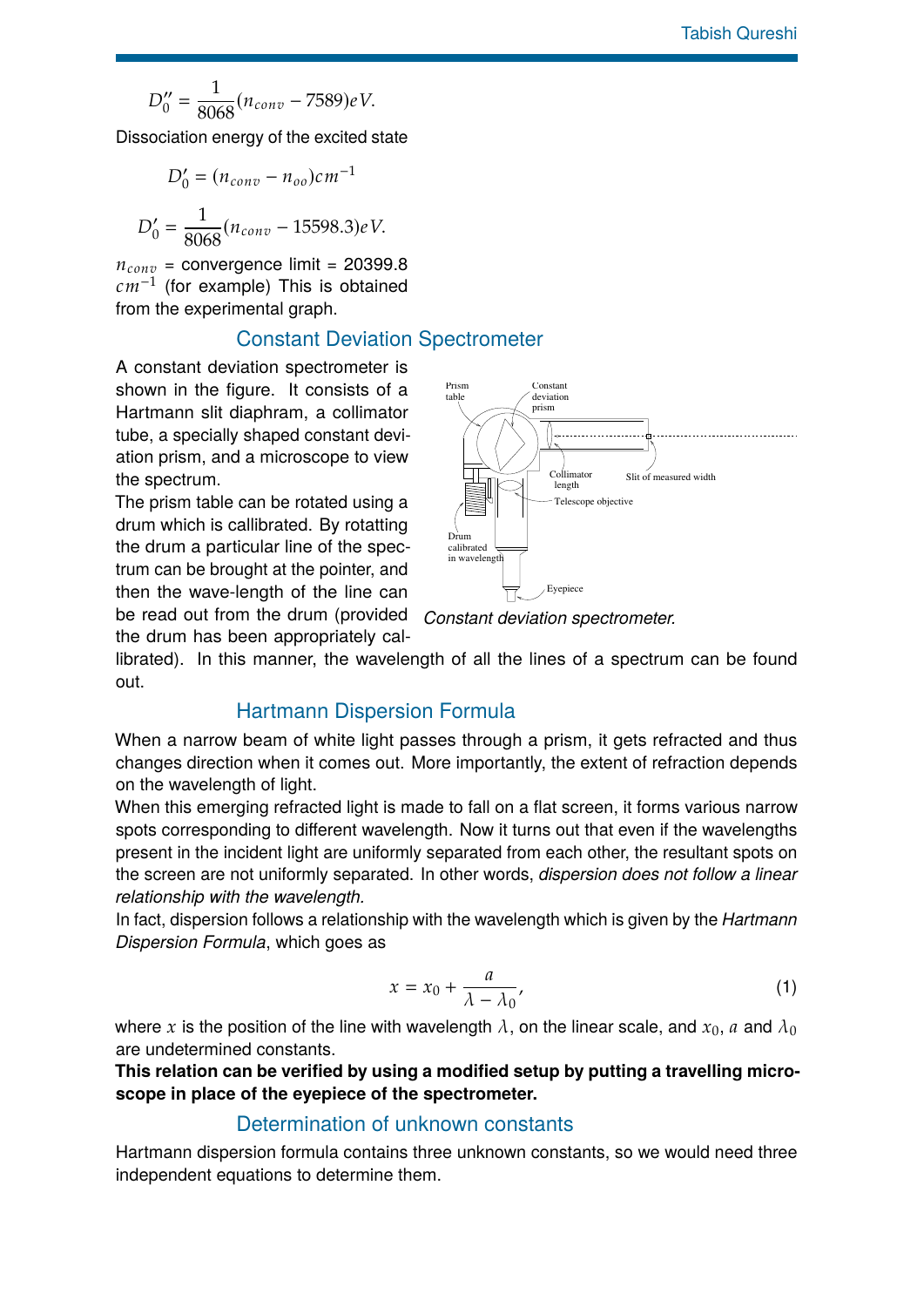Suppose we have made three observations by measuring the positions of the resultant lines of three *known* wavelengths:

|             | Wavelength $\lambda$ (Å) Line position x (cm) |
|-------------|-----------------------------------------------|
| $\Lambda$ 1 | $\chi_1$                                      |
| $\lambda$   | $\chi_2$                                      |
| Лз          | $\chi_3$                                      |

Putting them in the Hartmann formula (1), we get

$$
x_1 = x_0 + \frac{a}{\lambda_1 - \lambda_0},
$$
  
\n
$$
x_2 = x_0 + \frac{a}{\lambda_2 - \lambda_0},
$$
  
\n
$$
x_3 = x_0 + \frac{a}{\lambda_3 - \lambda_0}.
$$
\n(2)

Solving these, one obtains:

$$
x_0 = \frac{x_3(\lambda_3 - \lambda_2)(x_1 - x_2) - x_1(\lambda_2 - \lambda_1)(x_2 - x_3)}{(\lambda_3 - \lambda_2)(x_1 - x_2) - (\lambda_2 - \lambda_1)(x_2 - x_3)}
$$
(3)

The other two constants  $\lambda_0$  and  $a$  can also be calculated, but we will be satisfied with one constant for the time being. Now, equation (1) can also be cast in the form:

$$
\lambda = \lambda_0 + \frac{a}{x - x_0},\tag{4}
$$

Equation (4) tells us that if we plot  $\lambda$  versus  $\frac{1}{x-x_0}$ , we should get a straight line. The slope of this line would be equal to a, and the intercept on the y-axis would give you  $\lambda_0$ . Thus, the other two constants can be determined from the graph.



#### **Procedure**

#### **Part 1**

- { Setup the CD spectrometer in front of the **mercury lamp**.
- { Fix the drum at 5000 Å and *it should not be disturbed after that.*
- $\circ$  adjust the travelling microscope so that you can go from one end of the spectrum to the other, using just the horizontal motion screw of the microscope.
- o Once this is achieved, adjust the travelling microscope so that cross-wires lie on the violet line of the spectrum. Note the horizontal scale reading of the travelling microscope.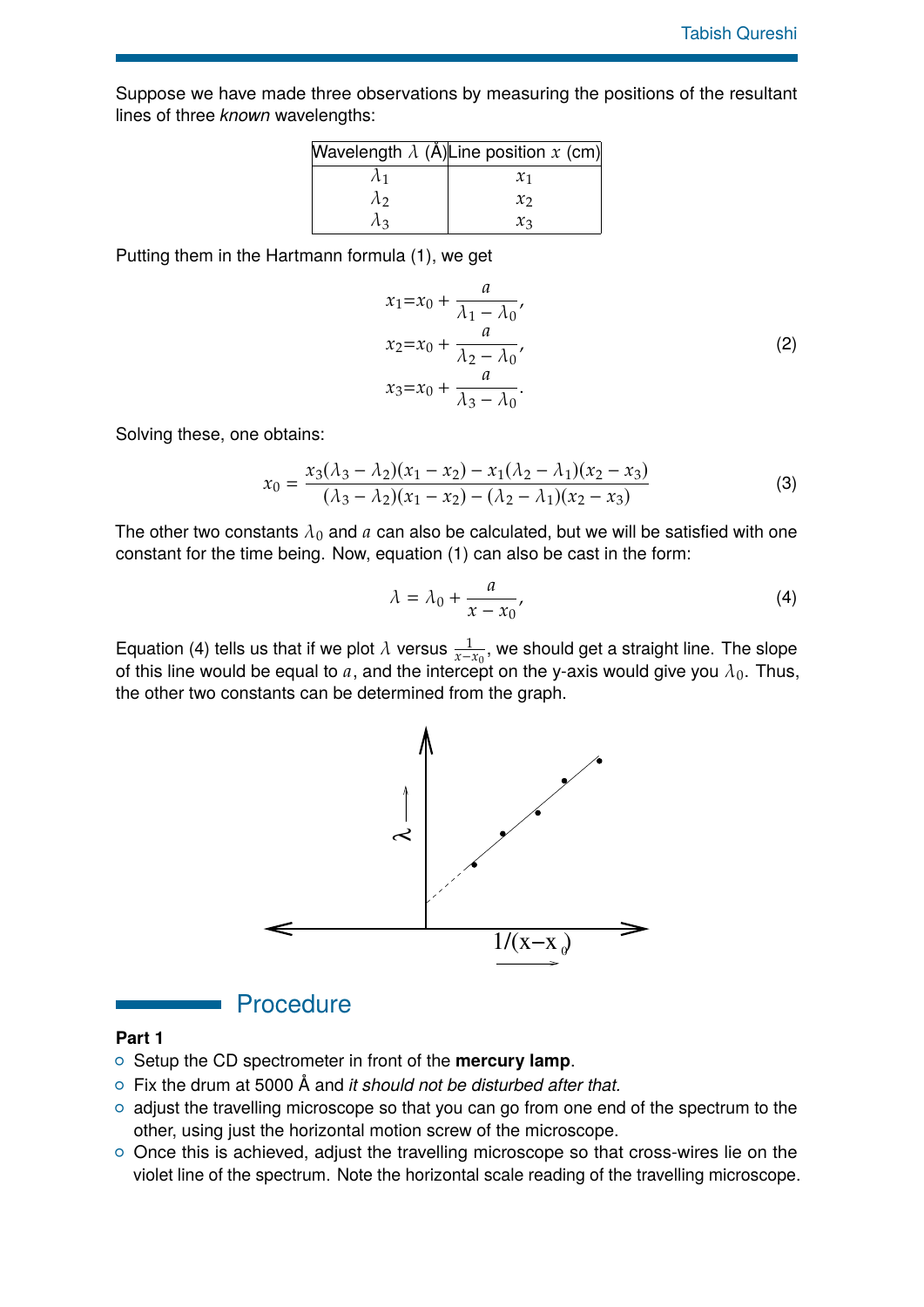- $\circ$  Turn the horizontal motion screw until the next line comes on the cross-wires. Note the horizontal scale reading.
- $\circ$  Repeat this procedure for all the lines, until you reach the end of the spectrum.
- $\circ$  Once this is done, the callibration of the spectrometer is possible.

#### **Part 2**

Next, replace the mercury lamp by an ordinary lamp. Put the tube containing iodine crystals between the light source and the slit, so that the light passing through the tube falls on the slit. This might require a bit of alignment. The result will be a continuous spectrum ranging from red to violet.

Heat the tube uniformly using a candle or better, a spirit lamp. At this stage the absorption spectrum should be viewable through the microscope in its full glory. Study the spectrum carefully and adjust the slit width so as to increase the contrast of the dark bands, and to make them sharp. Note the position of as many bands as possible, using the horizontal motion screw of the travelling microscope. *Care should be taken to get as many values as possible in the region where the bands come closer to each other*. This region is crucial for getting the value of the dissociation energy. The region where the bands come very close to each other is the region of that wavelength of light which, if absorbed, dissociates the *I*<sup>2</sup> molecule.

# Observations and calculation

#### Hartmann Dispersion Formula

| $\lambda$ (A)         |       | Line position x (cm) $\frac{1}{x-x_0}$ (cm <sup>-1</sup> )(after calculating x <sub>0</sub> ) |
|-----------------------|-------|-----------------------------------------------------------------------------------------------|
| Violet1 (4046.56)     | 2.888 | 0.221061                                                                                      |
| Violet2 (4077.83)     | 2.822 | 0.224334                                                                                      |
| Indigo (4358.33)      | 2.215 | 0.259698                                                                                      |
| (4916)<br><b>Blue</b> | 1.402 | 0.329204                                                                                      |
| Green (5460.74)       | 0.885 | 0.396727                                                                                      |
| Yellow1(5769.60)      | 0.660 | 0.435611                                                                                      |
| Yellow2(5790.66)      | 0.647 | 0.438092                                                                                      |

The constant  $x_0$  can be calculated using the formula

$$
x_0 = \frac{x_3(\lambda_3 - \lambda_2)(x_1 - x_2) - x_1(\lambda_2 - \lambda_1)(x_2 - x_3)}{(\lambda_3 - \lambda_2)(x_1 - x_2) - (\lambda_2 - \lambda_1)(x_2 - x_3)}
$$
(5)

Using the *three* lines with wavelengths 4047, 4358 and 5461 we calculate *x*0:

$$
x_0 = -1.63562
$$

Calculate  $1/(x - x_0)$  for all the lines. Plot  $\lambda$  versus  $1/(x - x_0)$  for all the points except the two yellow lines. Draw a visual best fit line through these points, so that the line intersects the y-axis.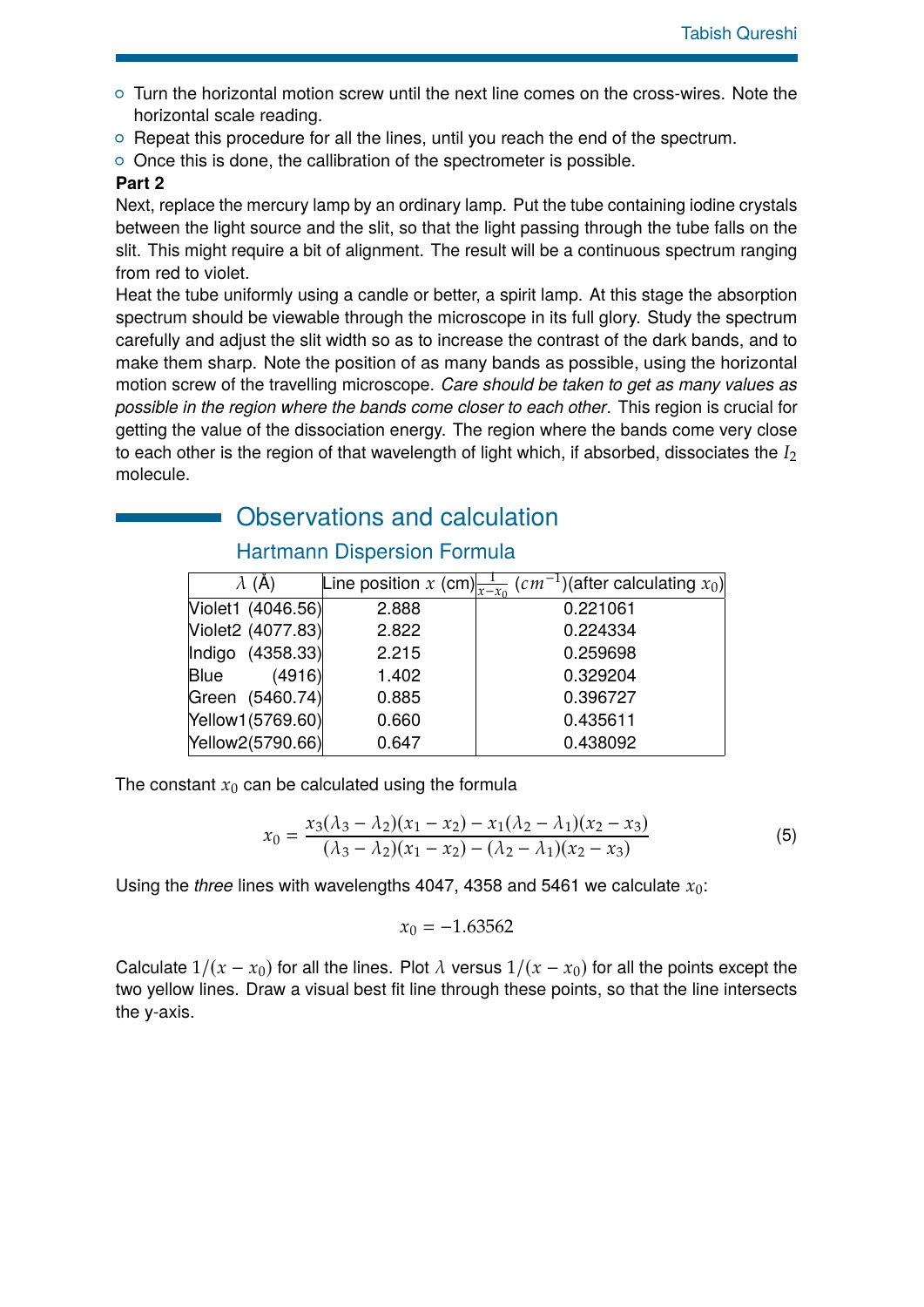

Calculate the slope of the line, which will give you  $a$ . You can use the values of  $x_0$ ,  $a$  and any one reading to calculate  $\lambda_0$ . Alternately it can also be read out as the intercept of the line.

$$
\begin{array}{c}\n\lambda_0 = 2272 \\
a = 8034 \, cm\n\end{array}
$$

Read out the wavelengths of other known lines from the graph and note what is the error.

| Band no.             |      | x Wavelength (calculated from x) n $(cm^{-1})$ |                                |
|----------------------|------|------------------------------------------------|--------------------------------|
|                      | (cm) | $\lambda$ (Å)                                  |                                |
| 1                    | .,   | 5750                                           | 1.739 $\times10^4$             |
|                      | .,   | 5730                                           | 1.745 $\times$ 10 <sup>4</sup> |
| 2<br>3<br>4<br>5     |      | 5700                                           | 1.754 $\times$ 10 <sup>4</sup> |
|                      | ٠.   | 5670                                           | 1.764 $\times$ 10 <sup>4</sup> |
|                      |      | 5640                                           | 1.773 $\times$ 10 <sup>4</sup> |
| $\overline{6}$       |      | 5620                                           | $1.779\times10^{4}$            |
| 7                    |      | 5580                                           | 1.792 $\times 10^4$            |
| $\boldsymbol{\beta}$ |      | 5550                                           | 1.802 $\times 10^4$            |
| 9                    | .,   | 5520                                           | 1.812 $\times$ 10 <sup>4</sup> |
| 10                   | .,   | 5490                                           | 1.821 $\times10^4$             |
| 11                   |      | 5470                                           | $1.828\times10^{4}$            |
| 12                   |      | 5450                                           | 1.835 $\times$ 10 <sup>4</sup> |
| 13                   | .,   | 5430                                           | 1.842 $\times$ 10 <sup>4</sup> |
| 14                   |      | 5410                                           | 1.848 $\times10^4$             |
| 15                   |      | 5390                                           | 1.855 $\times10^4$             |
| 16                   |      | 5370                                           | 1.862 $\times$ 10 <sup>4</sup> |
| 17                   |      | 5350                                           | $1.869\times10^{4}$            |
| 18                   | .,   | 5330                                           | 1.876 $\times10^4$             |
| 19                   |      | 5320                                           | 1.880 $\times 10^4$            |
| 20                   |      | 5310                                           | 1.883 $\times 10^4$            |
| $\overline{21}$      |      | 5300                                           | 1.887 $\times10^4$             |
| 22                   |      | 5290                                           | 1.890 $\times 10^4$            |
| 23                   |      | 5280                                           | 1.894 $\times10^4$             |
| 24                   |      | 5270                                           | $1.898\times10^{4}$            |

# Iodine absorption spectrum